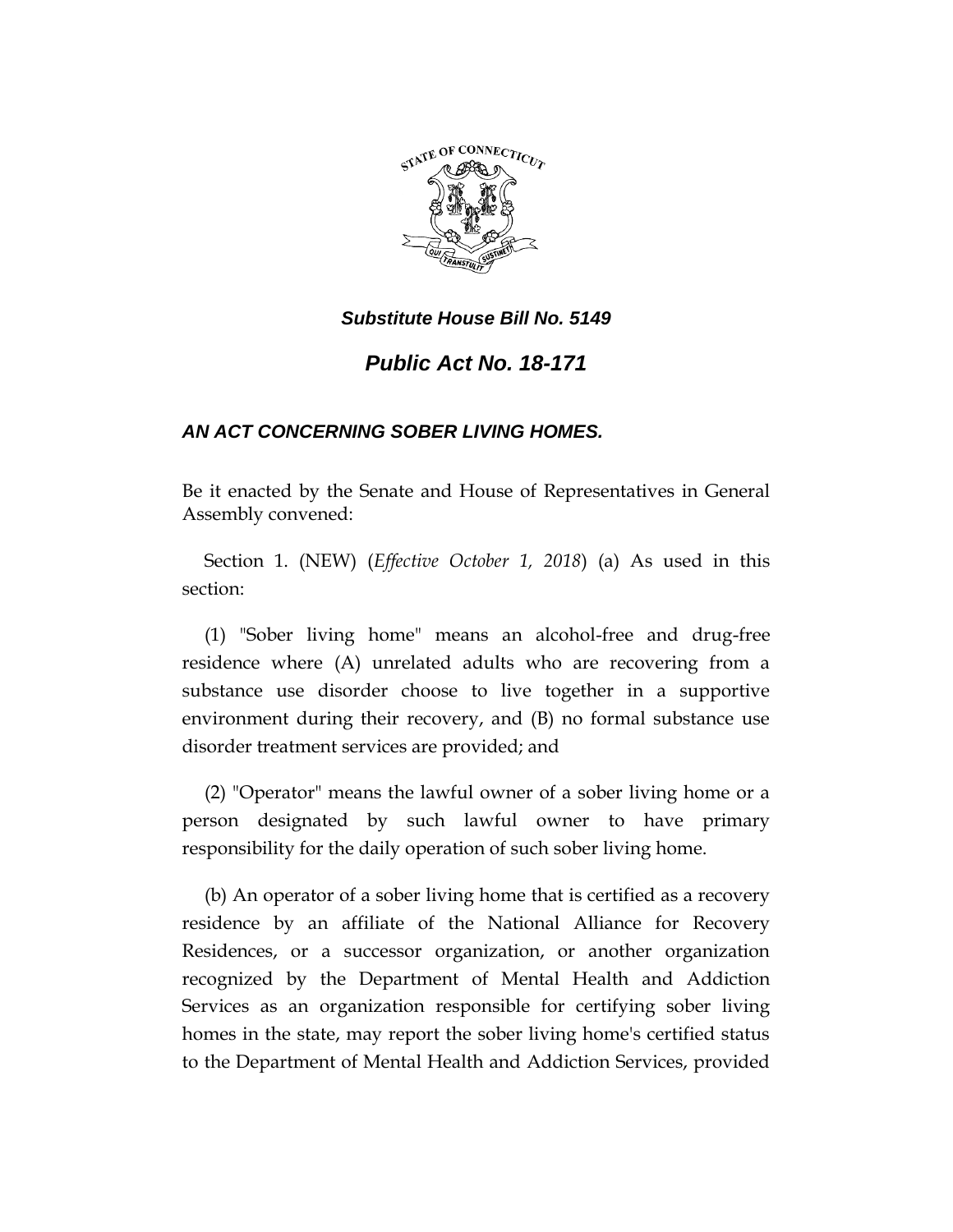#### *Substitute House Bill No. 5149*

such operator maintains at least two doses of opioid antagonists, as defined in section 17a-714a of the general statutes, on the premises and provides training to all of its residents in the administration of an opioid antagonist when such home is occupied by at least one resident who has been diagnosed with opioid use disorder. An operator of a sober living home that reports its certified status to the department shall provide the department with the number of beds available in the sober living home at the time of its report and weekly thereafter. The department shall post on its Internet web site a list of the sober living homes that have reported their certified status pursuant to this section and the number of beds available at each such sober living home. The department shall update the list of sober living homes and the bed availability at each sober living home on a weekly basis.

(c) No operator of a sober living home shall (1) advertise or represent that a sober living home is a facility that is certified or licensed to provide substance use disorder treatment services, or (2) publish any claims of particular outcomes for individuals residing in such homes. Any Internet web site or publication maintained by a sober living home shall include a clear and conspicuous statement in bold typeface that the sober living home (A) is not licensed or certified to provide substance use disorder treatment services, and (B) is a type of housing in which individuals recovering from a substance use disorder voluntarily choose to live together in a supportive environment during their recovery. Any violation of the provisions of this subsection shall constitute an unfair trade practice pursuant to section 42-110b of the general statutes.

(d) On or before August 1, 2018, the commissioner shall create a printable one-page disclosure form for distribution to prospective sober living home residents. Such disclosure form shall (1) be written in plain language and in an easily readable format, (2) state that sober living homes are not licensed or certified to provide substance use